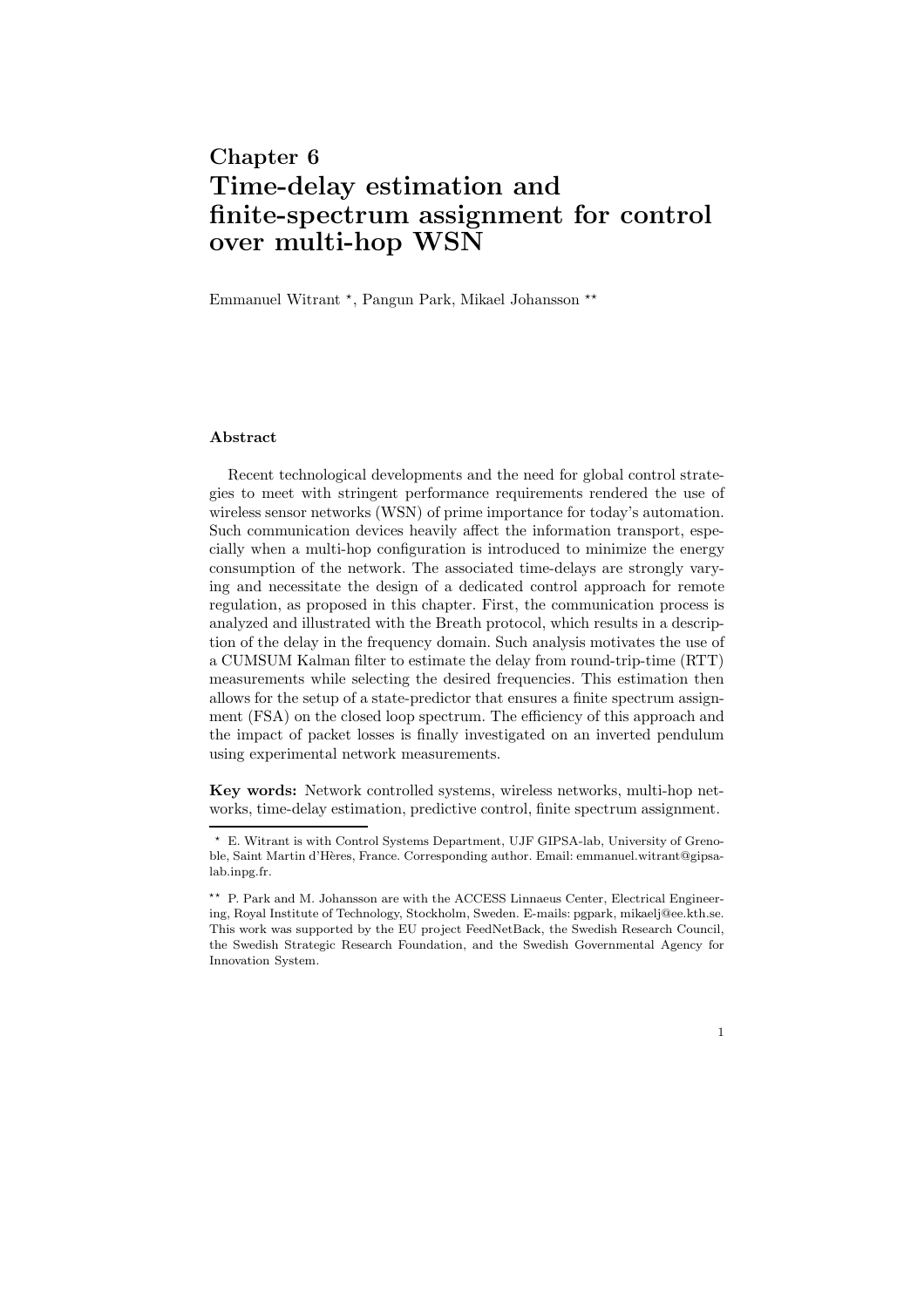## 6.1 Introduction

There are major advantages in terms of increased productivity and reduced installation costs in the use of wireless communication technology in industrial control systems [1, 2]. Several wireless technologies are currently reaching the plant and workshop floor addressing a range of applications. A multi-hop wireless network is one such technology that offers great flexibility, but also challenges when it comes to predictability.

Wireless sensor networks (WSN) are used in emerging applications in industrial automation and dedicated algorithms, such as randomized multi-hop routing protocols [3], were recently shown to be useful in these applications. From the perspective of designing control systems utilizing wireless multi-hop networks, one of the most significant characteristics is the need of hiding the system complexity through suitable abstraction of the networks and their nodes. One simple but important way of doing this is by interpreting the network as a communication channel with time-varying delay.

Experimental results on telerobotics over TCP/IP networks illustrate the importance of varying transmission delays in the control loop [4], where the authors combine a generic estimation/prediction control scheme with a buffering of the received packets, which compensates for the delays jitter. While the buffer may decrease the transient performances of the closed-loop system [5], this work motivates the use of estimation/prediction schemes to achieve robust and efficient control over networks. Another interesting experimental result is provided in [6], where a peer-to-peer wireless network (802.11b) and a UDP protocol are used to transmit the sensors and actuators signals. An inverted pendulum is controlled through this network using LQR techniques without compensating the delay (classical state feedback), which results in relatively large oscillations in the system response (complex poles induced by the delay) even for small latencies (average value less then 3.6 ms). The packet losses (significant effect above 15%) are efficiently compensated using a dynamic adjustment of the sampling interval. These experimental results illustrate the fact that, when the transmissions are fairly deterministic and the control/sensors signals have a significant effect on the network load, simple solutions can be used to compensate for the packet losses and timing issues while the delay effects need a more careful consideration.

The main focus of this chapter is a new scheme for control over wireless multi-hop networks based on time-delay and finite spectrum assignment (FSA). Time-varying delays for the transmission of sensor and control data over the wireless network are caused by a randomized multi-hop routing protocol called Breath [3]. Breath is designed for control applications using WSN and it ensures a desired packet delivery and delay probabilities while minimizing the energy consumption of the network. We also consider the modification of Breath by using an Automatic Repeat reQuest (ARQ) mechanism [7] to improve the packet reception rate (reliability). The characteristics of the routing protocol together with lower-layer network mechanisms give rise to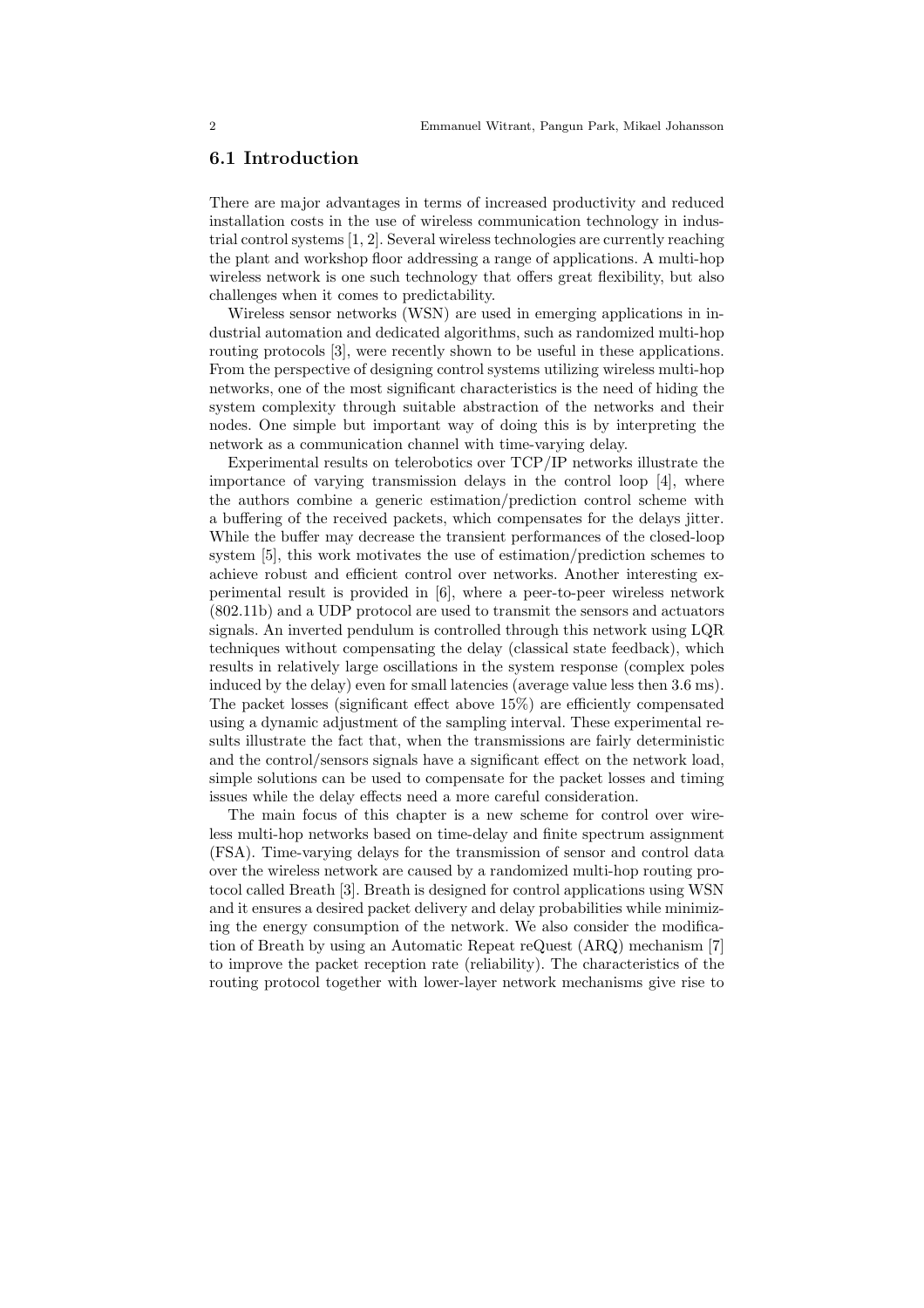

Fig. 6.1 Overview of the system and control setup.

a delay process with high variance and stepwise changing mean. Estimation of the transport delay over multi-hop networks is particularly difficult, since detailed modeling from first principles is prevented by the high complexity and multitude of traffics over the network. Here we use the low-order model proposed in [8] to set a predictive control scheme with a delay estimator. The estimator is based on a Kalman filter with a change detection algorithm [8]. It is able to track the delay mean changes but efficiently attenuate the high frequency jitter. Compared to similar works such as [9], where an output feedback scheme uses the maximal value of the delay and GPS synchronization for remote control over Internet, we *explicitly* compensate for the time-varying delay effect. The control scheme is analyzed and its implementation detailed. Network data from an experimental setup, where the randomized multi-hop routing protocol [3] is implemented on sensor nodes, are used to illustrate the efficiency of the approach. This work is an extended version of [10], with additional insights on the delay estimation and WSN aspects.

The outline of the paper is as follows. Section 6.2 defines the considered problem of control over a wireless multi-hop network. The wireless network and its randomized routing protocol is described in Section 6.3. The timedelay estimator is presented in Section 6.4. Section 6.5 presents the controller and its delay compensator. Experimental results are given in Section 6.6, where the tradeoff between lossless communications and time-delays is discussed.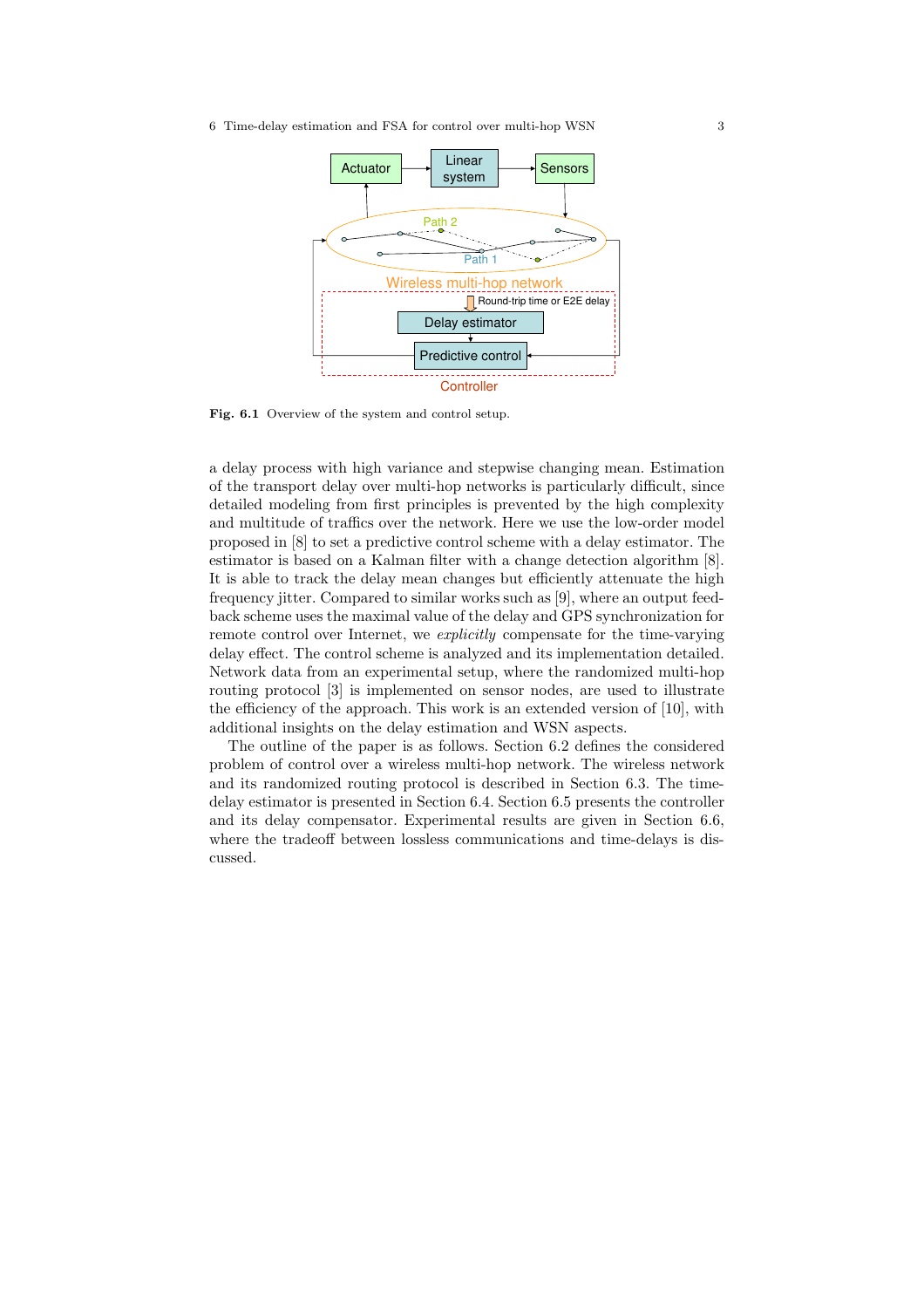## 6.2 Problem description

The problem considered is depicted in Figure 6.1, where a linear system is remotely controlled over a wireless multi-hop network. We suppose that roundtrip time or end-to-end delay measurements (i.e., between the sensors and controller, which also implies a proper clock synchronization) are available. A predictive control law uses the filtered measurements to compensate for variations induced by the multi-hop network, which induces communication delays (time-varying average latency and jitter), packet losses and communication bandwidth constraints. More precisely, we consider the remote control of linear systems that write as:

$$
\dot{x}(t) = Ax(t) + Bv(t), \quad x(0) = x_0 \tag{6.1}
$$

$$
y(t) = Cx(t) \tag{6.2}
$$

where  $x \in R^n$  is the internal state,  $v \in R$  is the system input,  $y \in R^m$ is the system output, and  $A, B, C$  are matrices of appropriate dimensions. The pairs  $(A, B)$  and  $(A, C)$  are assumed to be controllable and observable, respectively, but no assumption is made on the stability of A. The delays introduced by the network dynamics are defined as:

- $\tau_1(t)$ : delay between the sensors and the controller,
- $\tau_2(t)$ : delay between the controller and the actuator.

The actuator is event-driven and uses the last received signal. Packet losses are included in this description by considering that the last received and most recent controller output  $u(\cdot)$  is taken as the input for the system, which is then:

$$
\begin{cases} w(t_k) = u(t_k - \tau_2(t_k)) \text{ if packet } k \text{ is received} \\ w(t_k) = w(t_{k-1}) \text{ else} \end{cases}
$$
 (6.3)

where  $w(\cdot)$  is the signal received by the actuator from the network,  $u(\cdot)$  is the controller output and  $v(t) = w(t_k)$   $\forall t \in [t_k, t_{k+1})$ . The index k is used to differentiate the discrete data packets from the continuous physical variables. The chronology of the signals is indicated in the transmitted data in order to reconstruct their history on the receiver site. The receivers consider only the most recent information, meaning that a packet is also considered as lost if a more recent one is received first.

### 6.3 Wireless multi-hop networks

In many scenarios of relevant interest, wireless multi-hop networks do not have fixed communication paths [11], but the end-to-end path followed by packets happens according to a dynamic selection of hops [12, 13]. Indeed, it is often impossible to build fixed routing tables for these networks due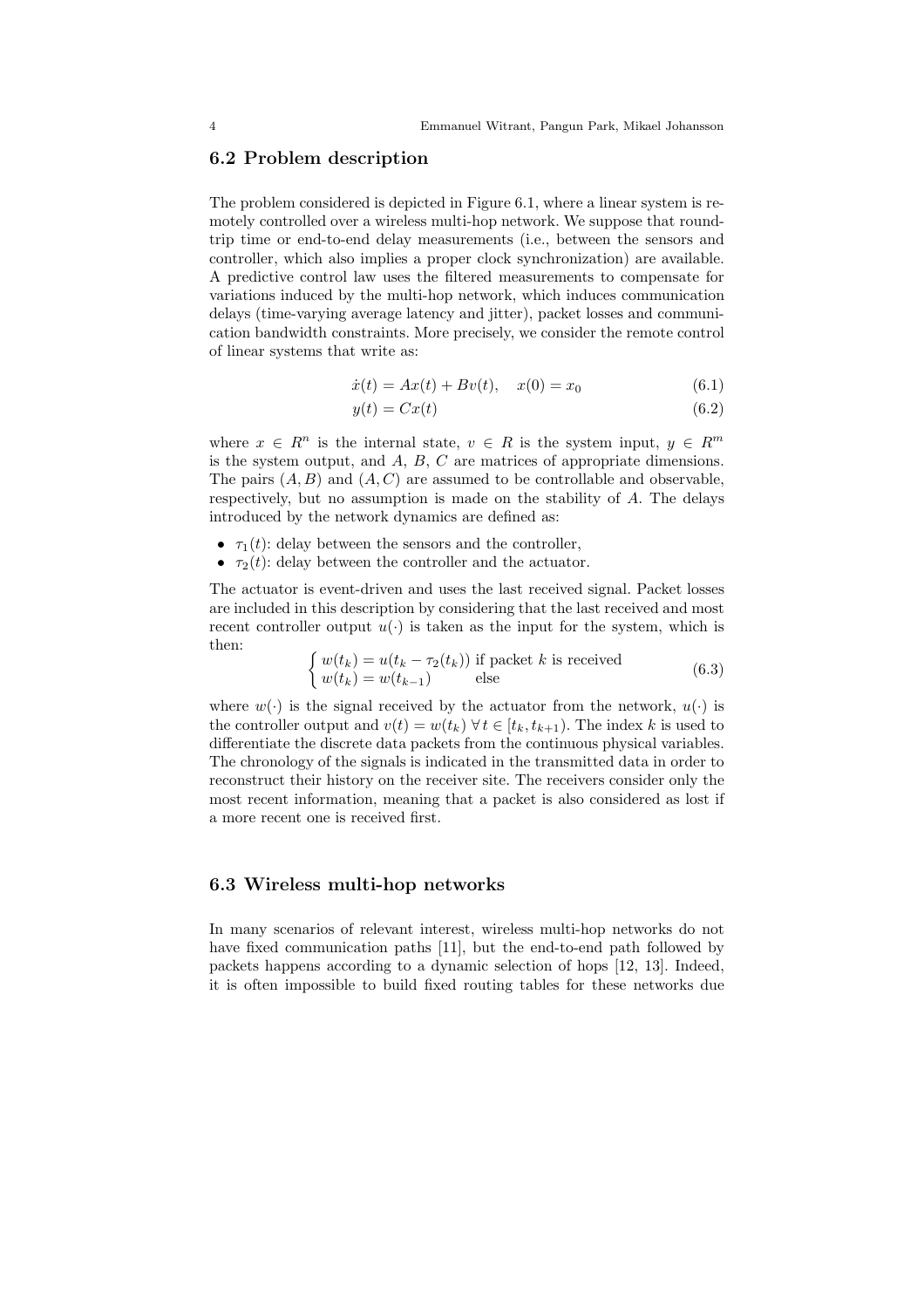to the time-varying communication channel and network topology. In such networks, a packet is routed to a particular next-hop node as long as the node selected for a hop ensures progress toward destination. Furthermore, a major technique to ensure power savings and longer network lifetime is to turn off a node whenever its presence is not strictly required for the correct operation of the network  $[2, 3, 13, 14]$ . In this case, each node goes to sleep for a random amount of time depending on traffic and network conditions, which means that the network topology is changing randomly.

Consider the multi-hop network reported in Figure 6.1, where the transmitter to receiver path is composed of a time-varying number of hops  $h(t)$ . Therefore we can consider the following sources of delay:

- the time  $\alpha_i$  to wait before sending a data packet, which is typically a random variable;
- the time  $F$  to forward a data packet once the connection with the next node is set up, which is constant and contains the propagation and transmission delay;
- possibly the time  $\beta_i$  induced by an ARQ mechanism, which retransmits a packet for a predefined number of time if no acknowledgement is received.

The end-to-end delay can then be expressed as follows:

$$
\tau(t) = h(t)F + \sum_{i=1}^{h(t)} (\alpha_i + \beta_i)
$$
\n(6.4)

For the Breath protocol [3] used to set the experimental setup, the routing, medium access control and sleeping discipline are randomized in such a way that the energy consumption of the communication network is minimized while meeting the constraints on packet delay and reliability. Since it is representative of a class of protocol for wireless automation, we take it as a reference for the experimental results. With this protocol,  $\alpha_i$  depends on the exponentially distributed wake up rate, which average value  $\mu_{c,i}$  is constrained by a function of the traffic rate, channel condition and application requirements. Note that, since  $h(t)$ ,  $\alpha_i$  and  $\beta_i$  are random variables, the end-to-end delay clearly results in a random variable.

If one looks at the outcomes of (6.4), there are three possible behaviors:

- 1. Low frequency delays, due to changes in the number of hops  $h(t)$ . The end-to-end number of hops is expected to change when an obstacle changes the channel conditions for long time (i.e. the shadow fading of the wireless propagation). Since shadowing changes with low frequency, this causes low frequency changes in the delay.
- 2. Middle frequency delays, which depend on the random selection of the next awaken hop for a fixed number of clusters (related to  $\mu_{c,i}$  in the example considered). This is induced by the fact that a transmitting node has to wait for some node to wake up in the forwarding region. For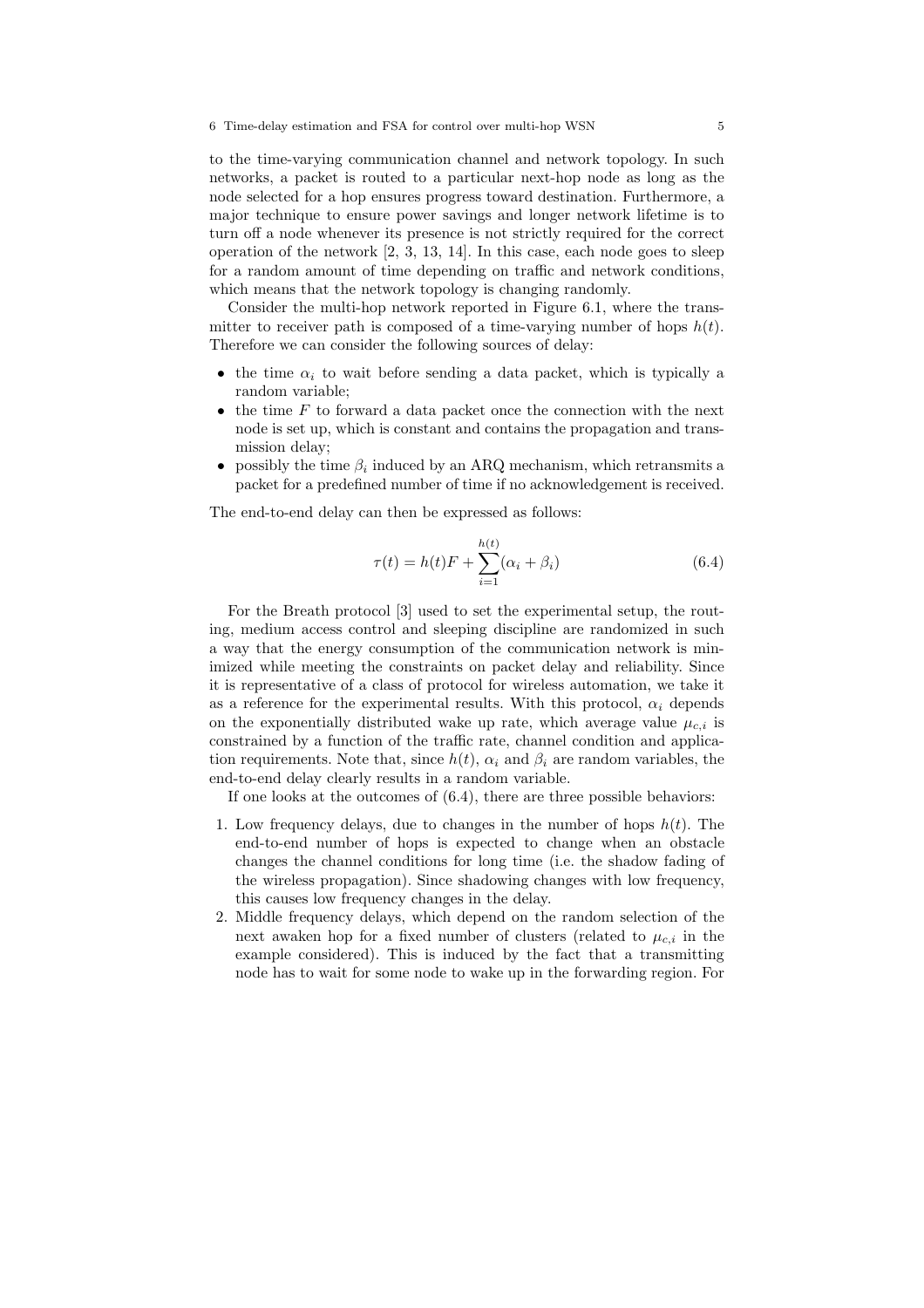example, in the randomized protocol, this phenomenon is directly caused by the wake up rate  $\mu_{c,i}$ , which is higher than the rate with which the shadow fading changes.

3. High frequency delays, related to the transmissions between nodes and packet loss probability. Since the wireless transmission may be lossy due to fast fading (which causes the execution of the ARQ) there might be highly time-varying delays. Hence, this delay is directly related to the packet loss probability. Note that the frequency of the fast fading is very high in comparison with the shadow fading.



Fig. 6.2 Power spectral density of the delays induced by a three-hops network.

*Example 1.* Considering the WSN multi-hop network presented in Section 6.6, which describes the specific experimental setup, time-delay measurements are obtained for a three-hops configuration. The power spectral density of these delays is obtained thanks to the periodograms computation and depicted in Figure 6.2. We can clearly notice the dominent low-frequency component of the delays  $(0 \text{ dB/rad/sample})$ , followed by the medium (two peaks above  $-15$   $dB/rad/sample$  and high (below  $-18$   $dB/rad/sample$ , close to white noise) frequency behaviors.

The measurements can also be used to investigate the class of models that can be associated with such delays. As an example, a spectral model (empirical transfer function estimate) and a time-domain model (auto regressive moving average - ARMA) are presented in Figure 6.3. The ARMA model is set with a second order polynomial on the delay and a first order polynomial on the white noise. While providing for a rough approximation of the signal, we can see that the ARMA model gives a reasonable approximation of the amplitudes at the three frequency levels. This motivates the structure of the delay estimation presented in the next section.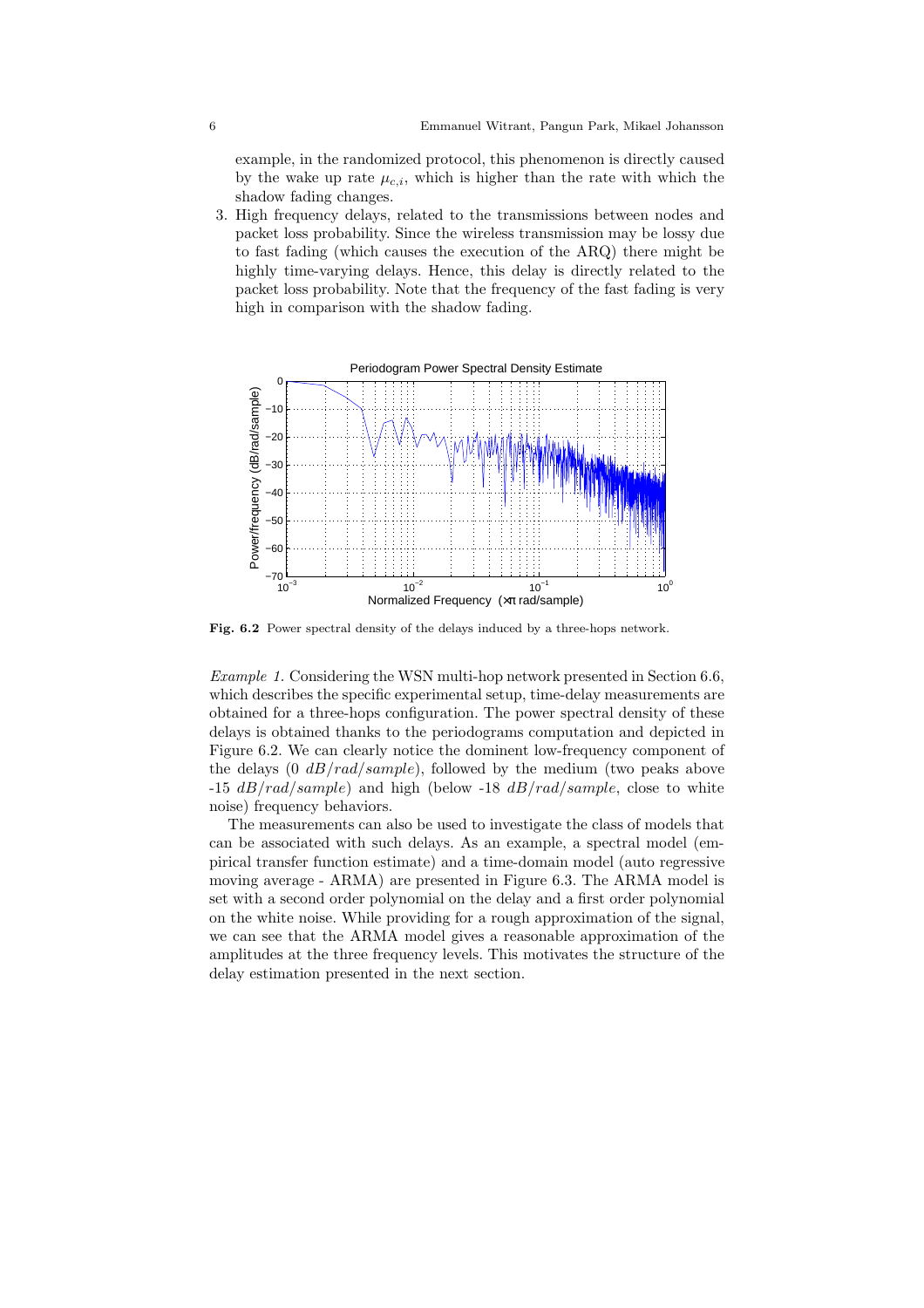

Fig. 6.3 Empirical transfer function estimate (ETFE) and auto regressive moving average (ARMA) model of the network delays.

## 6.4 Time-delay estimator

A critical component of the proposed control strategy is the delay estimator, which output is used to set the time-varying horizon of the predictive controller. Examining the real delay traces from our network (introduced in the previous example), shown in dashed lines in Figure 6.4, we see that the delay exhibits a large variability and persistent changes in the mean. Although these changes can be traced back to a particular feature of our protocol (discussed in the previous section) similar effects have been reported for a wide range of network quantities and network technologies [15]. Since the controller-actuator latency is not immediately available to the controller, but has to be deduced from the (delayed information about the) controlleractuator round-trip time, we will look for a delay estimator that allows to smooth out the fast variations while being able to react quickly to the changes in mean.

To this end, we propose to use a combination of Kalman filter and CUM-SUM change-detection (cf., [8, 16]). The underlying signal model is:

$$
\tau_{k+1} = \tau_k + v_k
$$

$$
r_k = c\tau_k + w_k
$$

where  $\tau_k$  is the one-way latency,  $r_k$  is the measured time, c is the number of delays included in  $r_k$  (i.e., 1 if the end-to-end delay of the channel is measured and 2 if it is the round trip time),  $w_k$  is a white-noise sequence with covariance  $R_k$  and: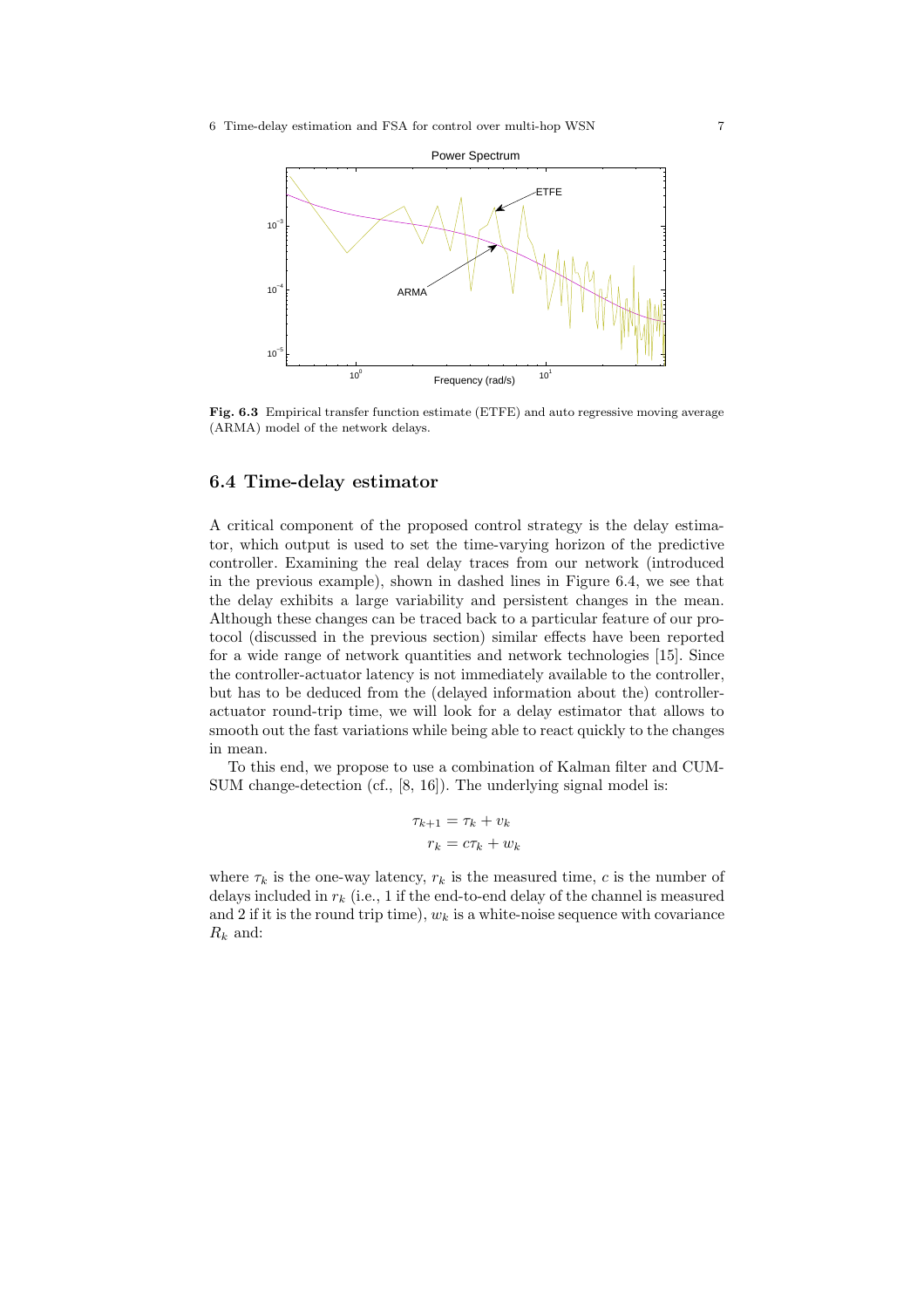

Fig. 6.4 Delay traces and delay estimates computed with the combined Kalman-filter and CUMSUM detector.

$$
v_k = \begin{cases} 0 & \text{with probability } 1 - q, \\ \nu & \text{with probability } q, \text{ where } \text{Cov}(\nu_k) = q^{-1} Q_k, \end{cases}
$$

models the abrupt changes in the mean. The associated Kalman filter updates are given by:

$$
\hat{\tau}_{k+1} = \hat{\tau}_k + K_k (r_k - c\hat{\tau}_k), \text{ with}
$$
\n
$$
K_k = \frac{cP_{k-1}}{R_k + c^2 P_{k-1}}, \quad P_k = P_{k-1} - \frac{c^2 P_{k-1}^2}{R_k + c^2 P_{k-1}} + Q_k
$$

The tracking ability of the filter is proportional to the variance of the process noise  $Q_k$ , but increasing  $Q_k$  also decreases the smoothing effect that we are looking for.

To improve performance, we run a CUMSUM detector in parallel with the Kalman filter. The detector looks at the prediction errors  $\varepsilon_k = r_k - c\hat{\tau}_k$ , sums up the negative and positive prediction errors:

$$
g_k^+ = \max(g_{k-1} + \varepsilon_k - \kappa, 0)
$$

$$
g_k^- = \max(g_{k-1} - \varepsilon_k - \kappa, 0)
$$

and monitors if  $g_k^+$  or  $g_k^ \bar{k}$  exceeds a threshold  $g_{thr}$ . Here, the parameter  $\kappa$ is a design parameter that specifies the negative drift (see [16] for design guidelines). At these threshold crossings,  $Q_k$  is set to a large value,  $g^+$  and  $g^-$  are reset to zero,  $\hat{\tau}_k$  is set to  $c^{-1}r_k$  and the Kalman filter iterations resumed. The combined Kalman-filter and CUMSUM test allows to achieve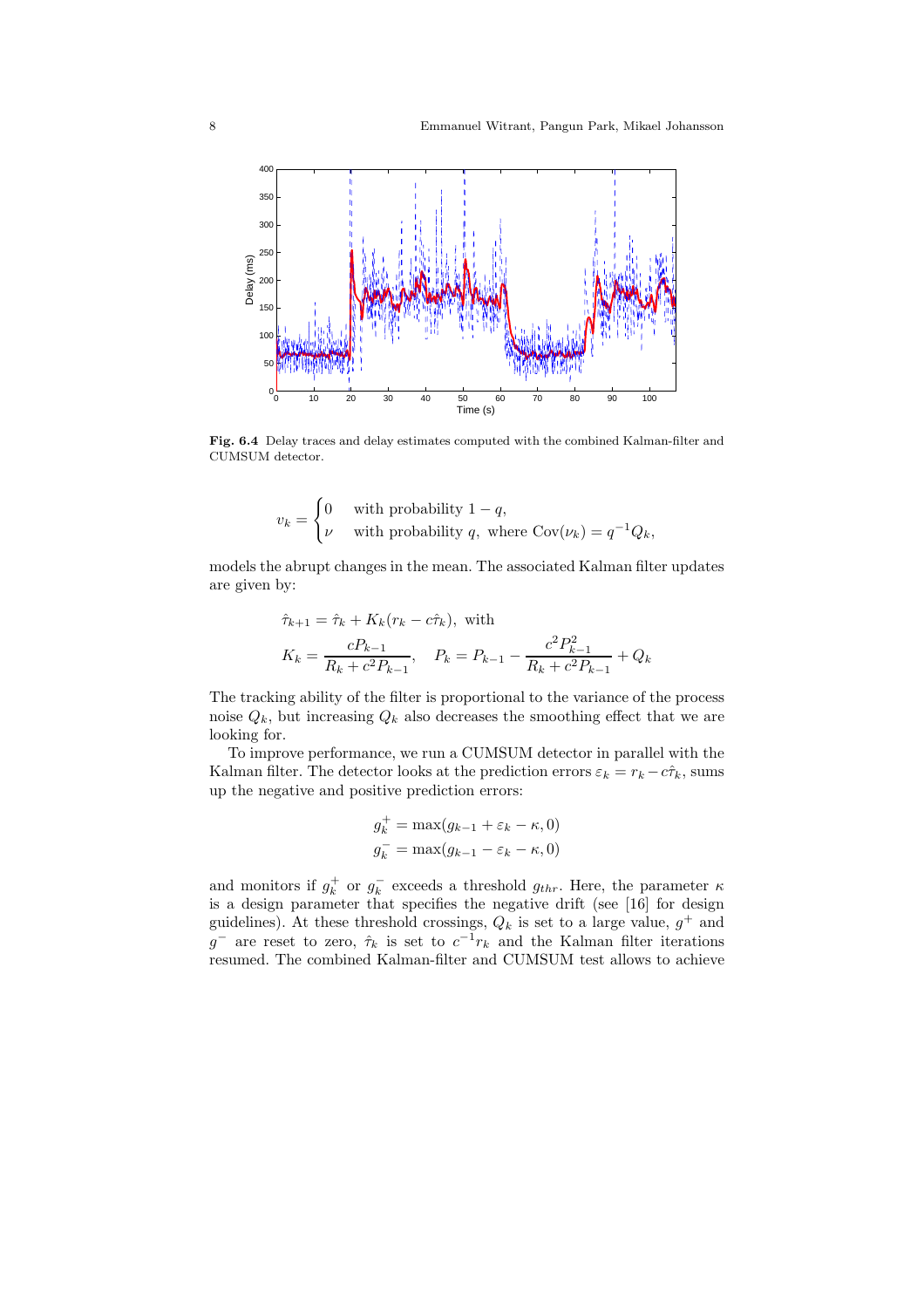both fast tracking of the changes in the mean and good suppression of the high-frequency variations, as illustrated in Figure 6.4 (solid line).

# 6.5 Predictive control approach

The control approach proposed here is based on the state predictor with a time-varying horizon first proposed in [17]. The main advantage of such method compared to other delay compensation strategies [18] is to allow for a *finite spectrum assignment* on systems with time-varying delays [19, 20]. An overview on the use of state predictors in networked control systems is provided in [5], where it is compared with more classical control approaches.

## 6.5.1 Ideal delay compensation

We use the results established in [21] and subsequent works, where the delay induced by the network dynamics is explicitly taken into account in the control setup. For simplicity and to focus on the network effect on the closed-loop system, we suppose that the full delayed state<sup>3</sup>  $x(t-\tau_1)$  is available to set the control law. This hypothesis can be easily removed using an observer-based control setup as the one proposed in [22]. When there is no packet loss and the delay is fully known (and can be predicted), the main theorem in [21] can be extended to the case where both communication channels experience a delay as follows.

Theorem 1. *Consider the system:*

$$
\dot{x}(t) = Ax(t) + Bu(t - \tau_2), \quad x(0) = x_0 \tag{6.5}
$$

*with* (A, B) *a controllable pair. Assume that the network dynamics is such that the following holds for*  $\tau_1$  *and*  $\tau_2$ *:* 

A1)  $\tau_{1,2} \in C(R^+, [0, \tau_{max}]) \quad \forall t$ ,

A2)  $\dot{\tau}_{1,2} < 1 \quad \forall t \ge t_0$ .

*Then the feedback control law:*

$$
u(t) = -Ke^{A\delta} \left[ e^{A\tau_1}x(t-\tau_1) + e^{At} \int_{t-\tau_1}^{t+\delta} e^{-A\theta}Bu(\theta - \tau_2(\theta))d\theta \right] \quad (6.6)
$$

$$
\dot{\delta}(t) = -\frac{\lambda}{1 - d\tau_2(\zeta)/d\zeta} \delta + \frac{d\tau_2(\zeta)/d\zeta + \lambda \tau_2(\zeta)}{1 - d\tau_2(\zeta)/d\zeta}
$$
(6.7)

<sup>3</sup> The time dependency of the variables  $\delta(t)$ ,  $\tau_1(t)$  and  $\tau_2(t)$  are omitted in the notations from this point.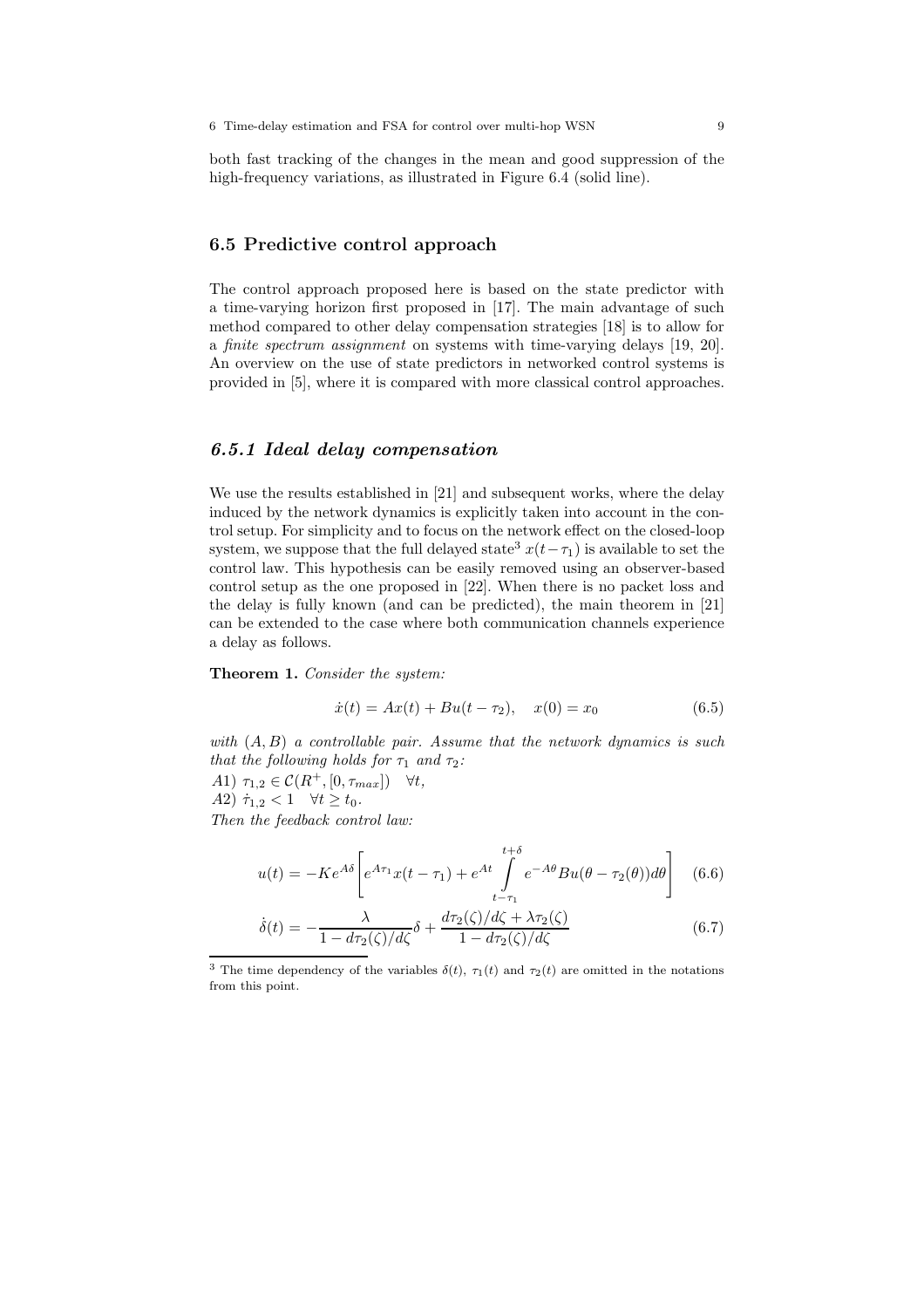*with*  $\zeta = t + \delta$ ,  $\lambda$  *a positive constant,*  $\delta(0) = \delta_0$ *, ensures that the system trajectories* x(t) *converge to zero.*

*Proof.* (Outline) First note that  $(6.6)$  is obtained by setting the feedback law as:

$$
u(t) = -Kx(t + \delta(t))
$$

where  $x(t + \delta(t))$  is obtained from the fundamental of (6.5) as:

$$
x(t+\delta) = e^{A\delta} \left[ e^{A\tau_1} x(t-\tau_1) + e^{At} \int_{t-\tau_1}^{t+\delta} e^{-A\theta} Bu(\theta - \tau_2(\theta)) d\theta \right]
$$

Noting that with  $(A1) - (A2)$  the dynamics (6.7) ensures the exponential convergence towards zero of  $\delta(t) - \tau(t + \delta(t))$  the closed-loop dynamics is set as:

$$
\frac{d}{dt}x(t+\delta) = (A - BK)x(t+\delta)
$$

Such dynamics is stable if  $(A - BK)$  is Hurwitz and the convergence of  $x(t)$ is a direct consequence of the one of x(t + δ). ⋄ ⋄ ⋄

If the communication delay is perfectly known and satisfies A1-A2 (which correspond to a lossless network description), then the closed-loop system behavior can be inferred from the *time-shifted* dynamics:

$$
\frac{dx}{d\zeta} = (A - BK)x(\zeta)
$$

and its spectrum coincides with the spectrum of the matrix:

$$
A - \left| \frac{1 + \dot{\delta}}{\dot{\tau}(t + \delta)} \right| e^{-A\delta} BK
$$

Considering the worst-case delay properties to set the closed loop spectrum, which correspond to a maximum delay  $\tau_{max}$  and a maximum delay variation  $\dot{\tau}_{max}$ , the feedback gain has to be chosen such that the matrix:

$$
A - \left| \frac{1}{1 - \dot{\tau}_{max}} \right| e^{-A\tau_{max}} BK \tag{6.8}
$$

is Hurwitz.

# 6.5.2 Use of the delay estimator

The control law is set using the delay estimator described in section 6.4. Both delays  $\tau_1$  and  $\tau_2$  are then replaced by  $\hat{\tau}$  in the control setup description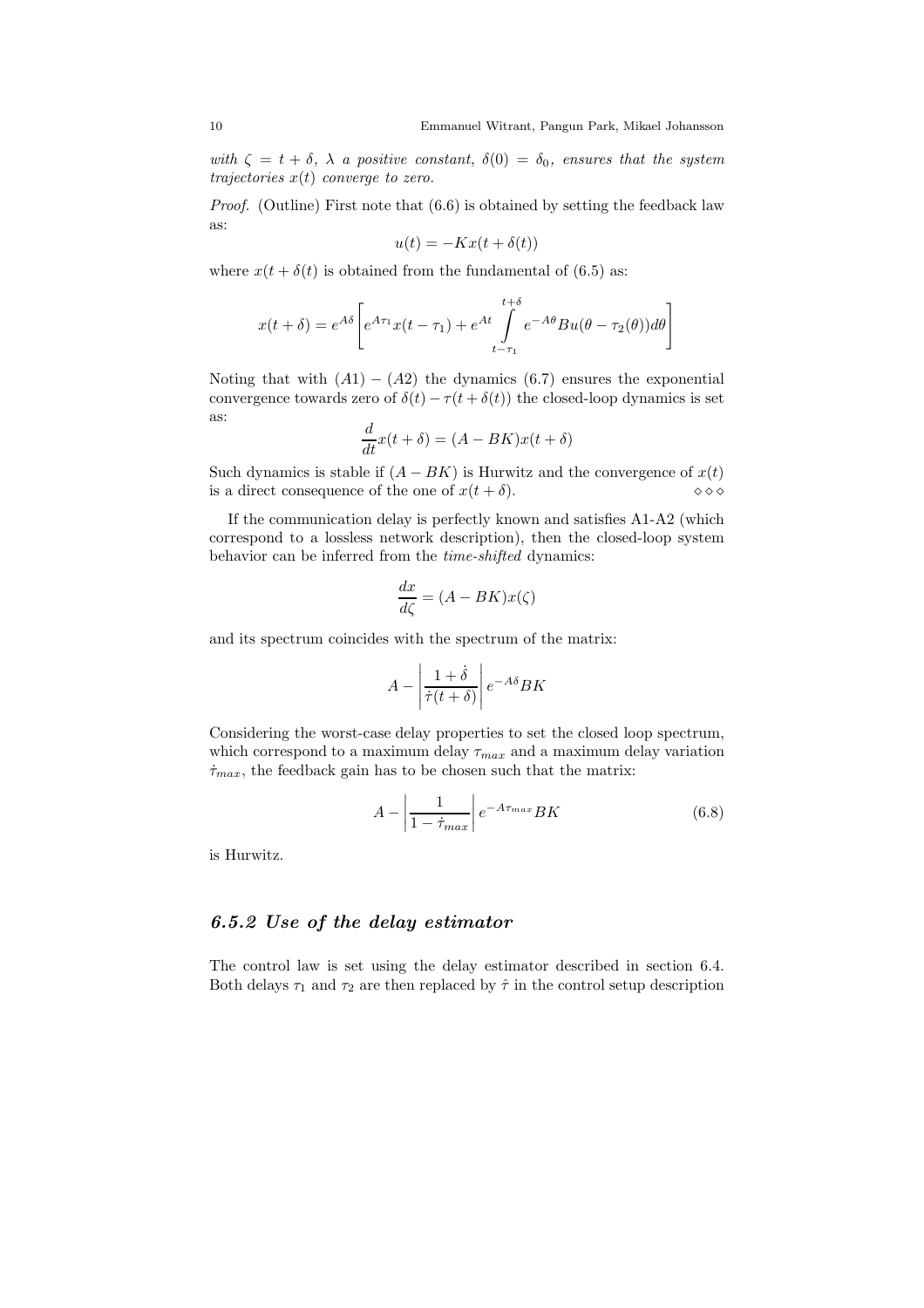introduced in Theorem 1. This is motivated by the fact that the predictor architecture in used to compensate for the time-variations of the latency (i.e., the slow and medium dynamics of the delay), which are estimated with the CUMSUM Kalman filter. It is reasonable to suppose that the average values of the delays in both communication channels are close and provided by the estimator. The control law is then given as:

$$
u(t) = -Ke^{A\delta} \left[ e^{A\hat{\tau}}x(t-\tau_1) + e^{At} \int_{t-\hat{\tau}}^{t+\delta} e^{-A\theta}Bu(\theta - \hat{\tau}(\theta))d\theta \right]
$$
(6.9)

The predictor horizon is computed using the actual values of the estimated delay and delay variation directly instead of the predicted ones (at time  $\zeta$ ). We then approximate  $\delta$  with  $\hat{\delta}$ , which dynamics is given by:

$$
\dot{\hat{\delta}}(t) = \frac{\dot{\hat{\tau}}(t) + \lambda(\hat{\tau}(t) - \hat{\delta}(t))}{1 - \dot{\hat{\tau}}(t)}
$$
(6.10)

## 6.5.3 Control algorithm

Special care has to be taken in the computation of the control law  $(6.9)-(6.10)$ , especially concerning the integral term used in the predictor's part. Indeed, the discretization of the integral may introduce some numerical instabilities, as illustrated in [23] and explained in [24]. The effect of these instabilities is further increased if the communication channel experiences packet losses and bandwidth limitation. A solution to this problem is to include the discretized integral in a dynamic control law, as described in this section.

First, considering the integral term:

$$
\mathcal{I}(t) \doteq e^{At} \int_{t-\hat{\tau}}^{t+\hat{\delta}} e^{-A\theta} Bu(\theta - \hat{\tau}(\theta)) d\theta
$$

computed at the time instant denoted by  $k$ , we have that:

$$
\mathcal{I}_k = e^{A\hat{\tau}_k} \int\limits_0^{\hat{\tau}_k + \hat{\delta}_k} e^{-Au} Bu(\mu + t_k - \hat{\tau}_k - \hat{\tau}(\mu + t_k - \hat{\tau}_k)) d\mu
$$

Introducing the function  $f(\mu) \doteq e^{-A\mu}Bu(\mu + t_k - \hat{\tau}_k - \hat{\tau}(\mu + t_k - \hat{\tau}_k))$  and considering that the delay evolution can not be predicted, the integral term is computed with: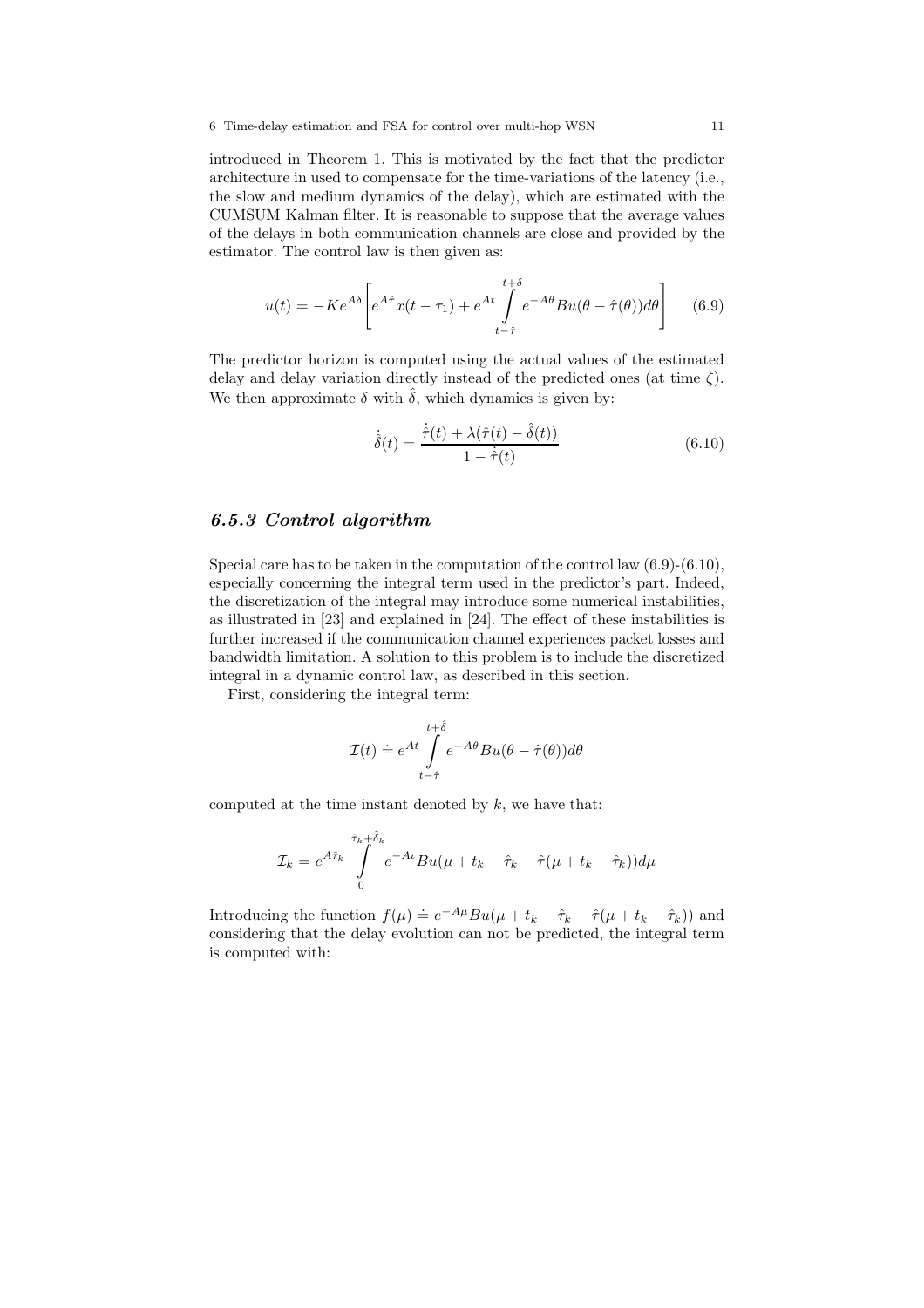12 Emmanuel Witrant, Pangun Park, Mikael Johansson

$$
f(\mu) = e^{-A\mu}Bu(\min(\mu + t_k - \hat{\tau}_k - \hat{\tau}(\min(\mu + t_k - \hat{\tau}_k, t_k)), t_k))
$$

to ensure the causality of the predictor computation.

The second step is to discretize the integral term, which is done according to the guidelines proposed in [24] for the single delay case. More precisely, the integral term is discretized with a trapezoidal rule and included into the dynamic controller:

$$
\begin{cases}\n\dot{z}(t) = -az(t) + bKe^{A(\hat{\delta}_k + \hat{\tau}_k)} \left[ x(t - \tau_1) + \frac{t_s}{2} \sum_{i=1}^{n_k} f((i - 1)t_s) + f(it_s) \right] \\
u_k = z(t_k)\n\end{cases}
$$
\n(6.11)

where  $n_k \doteq (\hat{\delta}_k + \hat{\tau}_k)/t_s$ , a and b are some positive design parameters,  $t_s$  is the sampling time set by the controller clock and  $n_k$  is the number of steps used to discretize the integral, which is time-varying. Note that we chose the controller sampling time as the integrand step, since it sets the buffering of the past estimated delays and controller outputs.

Finally, an upper bound  $\dot{\bar{\tau}}_{thr}$  is set on the maximum estimated delay variation that can be used for the computation of  $\delta(t)$  since the delay estimator may have some fast variations, especially when it is triggered by the alarm signal. The dynamics of the predictor horizon is then set with:

$$
\dot{\hat{\delta}}(t) = \frac{\dot{\bar{\tau}}_k + \lambda(\hat{\tau}_k - \hat{\delta}(t))}{1 - \dot{\bar{\tau}}_k} \tag{6.12}
$$

where:

$$
\left\{ \begin{aligned} \dot{\bar{\tau}}_k &= \frac{\hat{\tau}_k - \hat{\tau}_{k-1}}{t_s} \ \ \text{if} \ \dot{\bar{\tau}} < \dot{\bar{\tau}}_{thr} \\ \dot{\bar{\tau}}_k &= \dot{\bar{\tau}}_{thr} \qquad \quad \text{else} \end{aligned} \right.
$$

The issues considered in this section are all critical for a safe implementation of the predictor with a time-varying horizon, especially to control a system over the network considered. They are summarized with the following result.

Result 6.5.1 *Using the delay estimation provided by the CUMSUM Kalman filter described in section 6.4, the proposed predictive control approach is set with the dynamic controller (6.11), where the predictor horizon is set by the dynamics (6.12) and the controller gain is such that the closed-loop matrix (6.8) is Hurwitz.*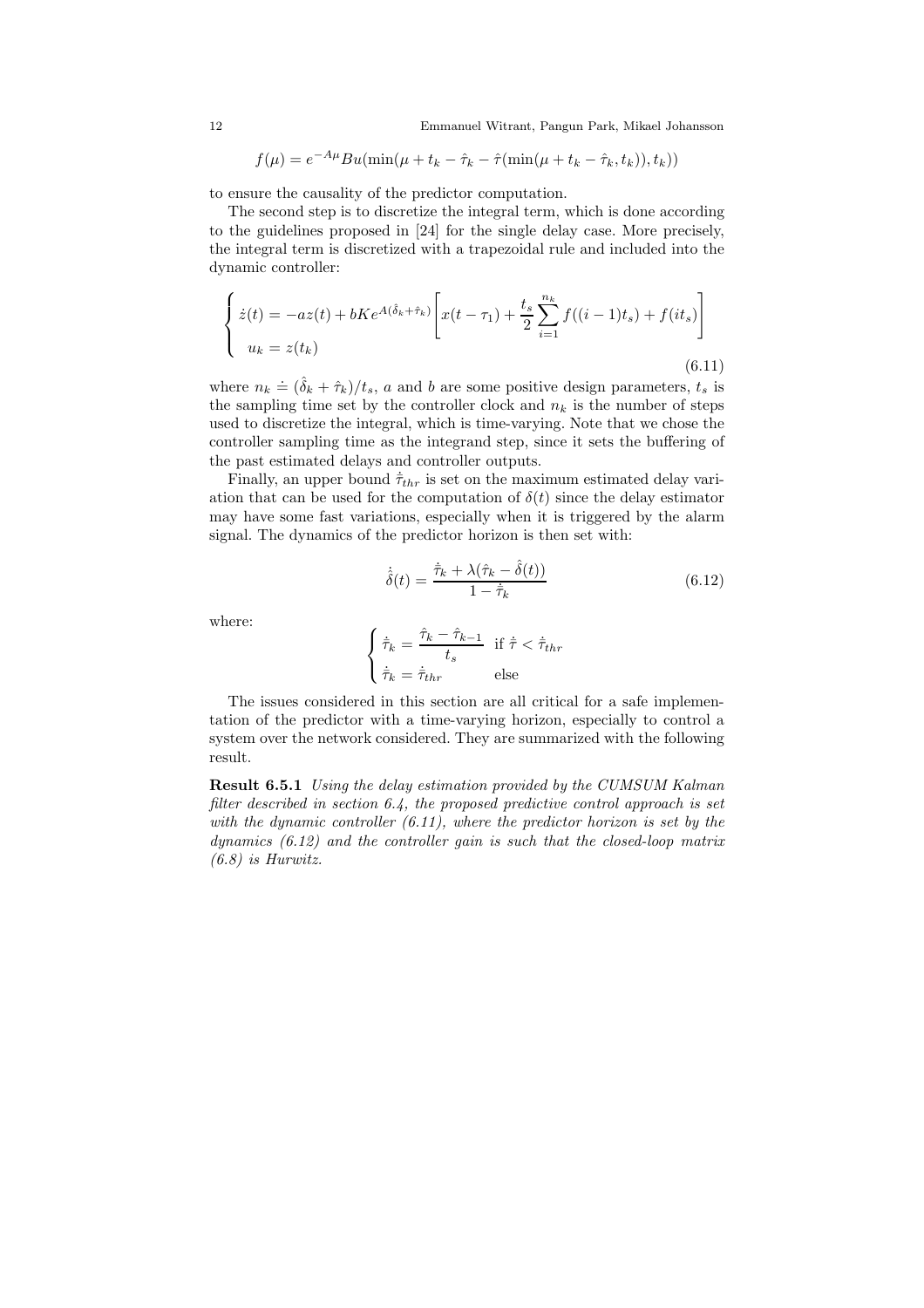#### 6.6 Experimental and simulation results

In this section, the network setup is presented along with some experimental results, which are used to estimate the efficiency of the proposed control setup using appropriate simulation tools. More details on the experimental setup and protocol specifications can be found in [3].

#### 6.6.1 Communication protocol

We use the Breath protocol proposed in [3] and briefly discussed in Section 6.3. Breath is designed for WSNs where source nodes attached to a plant must transmit information via multi-hop routing to a sink. Breath ensures a desired packet delivery and delay probabilities while minimizing the energy consumption of the network. The design approach relies on a constrained optimization problem, whereby the objective function is the energy consumption and the constraints are the packet delay and reliability. The optimal working point of the protocol is achieved by a simple algorithm, which adapts to traffic variations and channel conditions with negligible overhead. The protocol has been implemented and experimentally evaluated on a testbed with off-the-shelf wireless sensor nodes [25], and it has been compared with a IEEE 802.15.4 standard solution [26]. Analytical and experimental results show that Breath is tunable and meets delay and reliability requirements. Breath exhibits a good distribution of the working load, thus ensuring a long lifetime of the network. In addition, since this protocol does not include any specific error control mechanism that can ensure a reliable communication, we also introduce a stop-and-wait ARQ algorithm to provide for a more reliable data transfer service. ARQ combines error detection and retransmission to ensure that the data is delivered accurately to the user, despite the errors that may occur during transmission [7]. However there is packet loss due to the limited number of retransmissions with ARQ mechanism (2 in our experiment). In the following, we consider the Breath protocol without and with ARQ mechanism.

#### 6.6.2 Network setup and experimental measurements

Our experiment is based on the Breath protocol using Tmote nodes [25], which are equipped with the radio controller Chipcon CC2420 operating at 2.4 GHz and supporting the IEEE 802.15.4 standard. The source is located at 30 m from the destination node, which is connected to the computer and generates 20 pckts/s. Eighteen nodes are placed at regular intervals (1.58 m) along a straight line without obstacles. Surrounding objects are static, with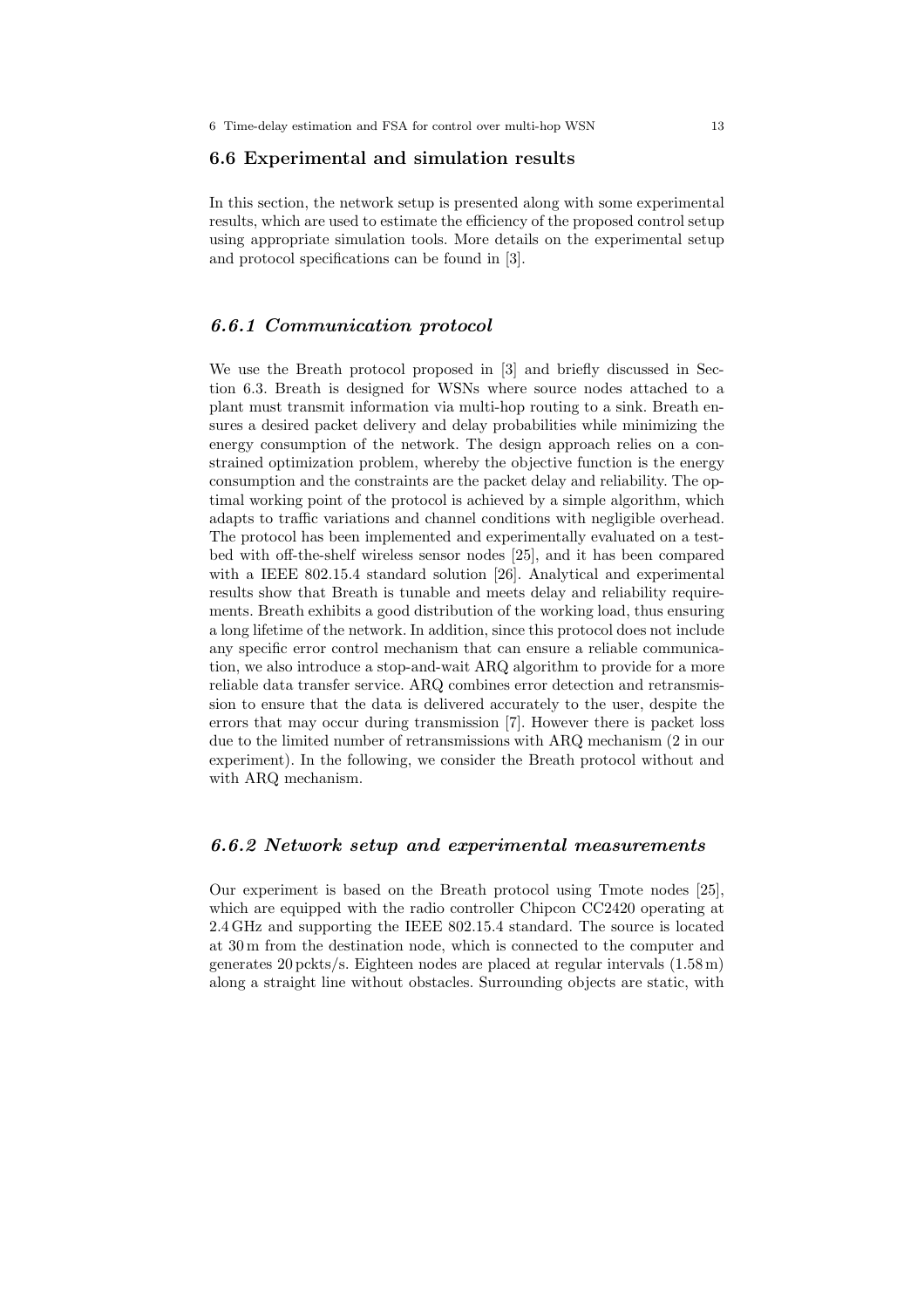

Fig. 6.5 Average end-to-end network-induced delay and reliability of Breath protocol.



Fig. 6.6 Average end-to-end network-induced delay and reliability of Breath protocol with ARQ.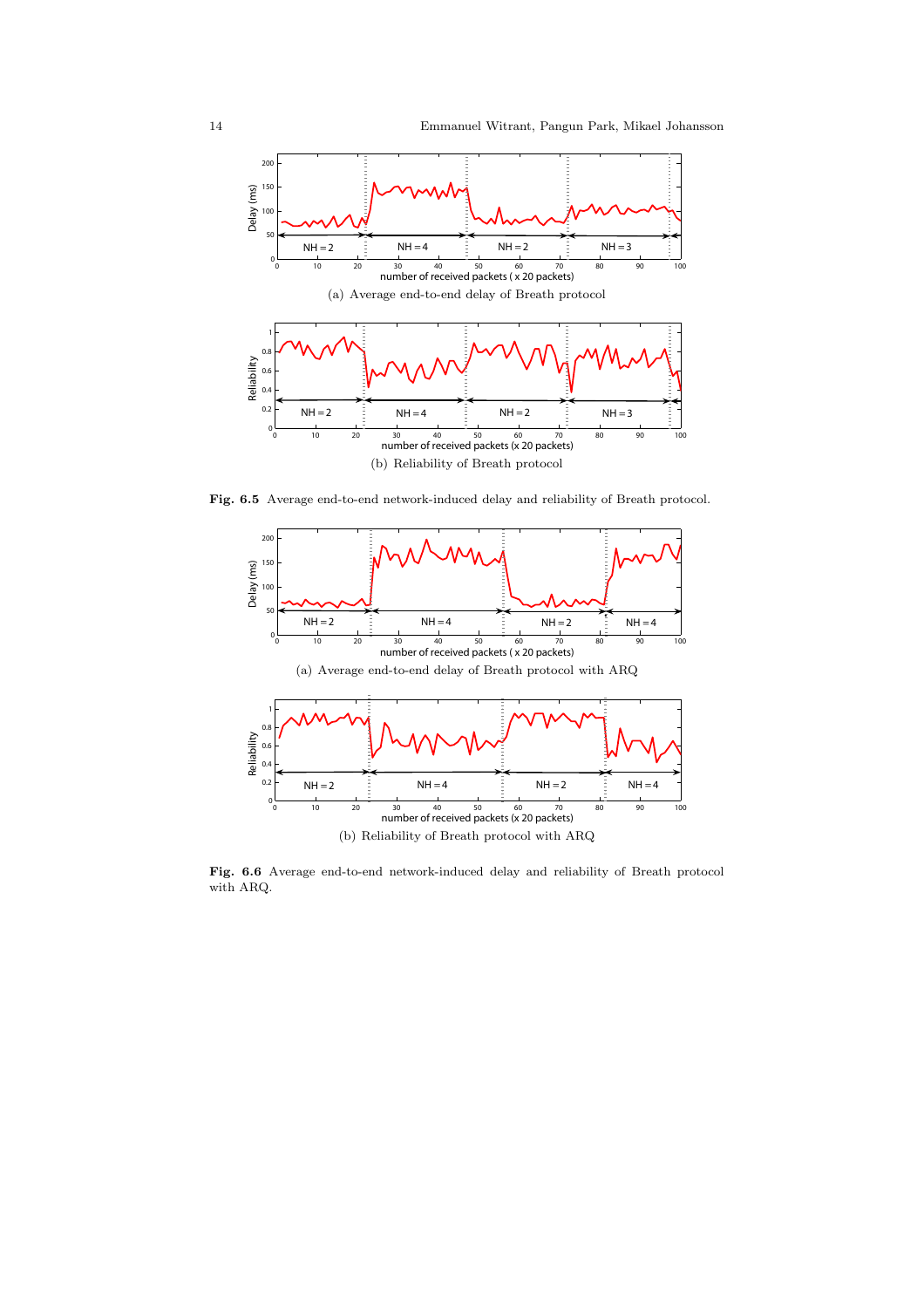minimal time-varying changes in the wireless channel due to multi-path fading effects. At each location the sensor node is placed in the same orientation to avoid non-linearities in the transmission pattern.

Figures 6.5 and 6.6 show the average end-to-end delay and reliability of the Breath protocol without and with ARQ, respectively. In the figure, note that "NH" refers to the number of hops of the network. We recall that the number of hops is set depending on the channel condition, traffic load and application requirements of the network. It is clear to observe that both the average end-to-end delay and reliability increase as the number of hops increases. In addition, ARQ mechanism increases the end-to-end delay because of the waiting time to receive an acknowledgement. We remark here that there is tradeoff between the packet delay and reliability [2]. Furthermore, increasing the number of hops gives an outstandingly bad reliability if more than four hops are used.

## 6.6.3 Physical system and control setup

The closed-loop system is presented as a block diagram in Figure 6.7, which depicts the plant, network, controller, and their interconnection. As an example, the linear system considered is similar to the T-shape ECP inverted pendulum presented in [21], an unstable open-loop system with no-minimum phase. Its dynamics is set with the state-space matrices:

$$
A = \begin{bmatrix} 0 & 1 & 0 & 0 \\ 0.80 & 0 & 12.56 & 0 \\ 0 & 0 & 0 & 1 \\ -2.42 & 0 & -8.33 & 0 \end{bmatrix}, B = \begin{bmatrix} 0 \\ 4.57 \\ 0 \\ 0.38 \end{bmatrix}
$$

The eigenvalues of A are  $\lambda_{1,2} = 0.74 \pm 2.08i$ ,  $\lambda_{3,4} = -0.74 \pm 2.08i$ . The choice of an unstable open-loop plant emphasizes the efficiency of the controller to compensate for the transmission perturbations and the performance limitations.

Experimental delay measurements provide for  $\tau_1$  and  $\tau_2$  by splitting the initial measured data into two sets, one every other sample being attributed to each set. This means that the channels are not symmetric but belong to the same network (same global configuration). Only the last received packets are considered and the packet losses are handled as described in (6.3). The bandwidth limitation is set by zero-order hold with a  $50 \, ms$  sampling time. The controller includes:

- the time-delay estimator (based on end-to-end delay measurements);
- a reference trajectory block that sets the control objective;
- the predictive control setup.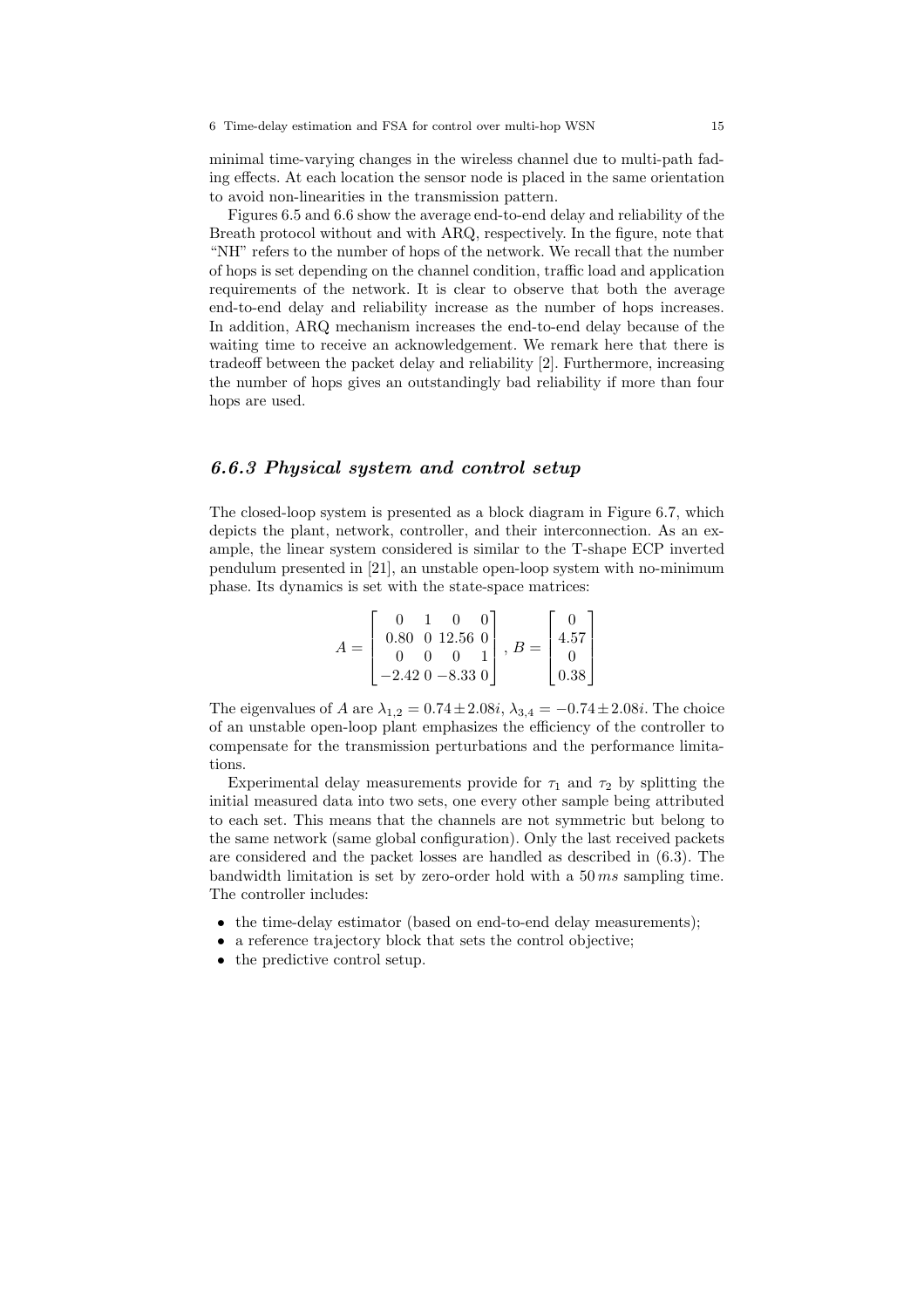

Fig. 6.7 Block diagram of the closed loop system with plant, network, measurements and controller.

The CUMSUM Kalman filter is set with  $R = 10000, Q = 1, \nu = 0.01$  and  $g_{thr} = 35$ . The reference trajectory, for the pendulum angle  $x(3)$ , is a filtered square signal. The predictive control is set with  $\lambda = 10$ ,  $a = b = 100$  (the introduced controller dynamics is equivalent to a low-pass filter) and  $K =$ [0.48 0.36 2.20 0.57] sets the poles of  $(6.8)$  to  $(-3 + 0.1i; -3 - 0.1i; -4; -4)$ .

#### 6.6.4 Simulation results

Figures 6.8 and 6.9 (without and with ARQ) present the actual and estimated time-delays (top), the reference and the system output (middle), and the control output (bottom). In both cases the transmissions are very noisy, in terms of jitter and packet losses (up to 60% of the signal). These figures illustrate the controller efficiency and the proper handling of the high frequency noise induced by the numerical integration problem.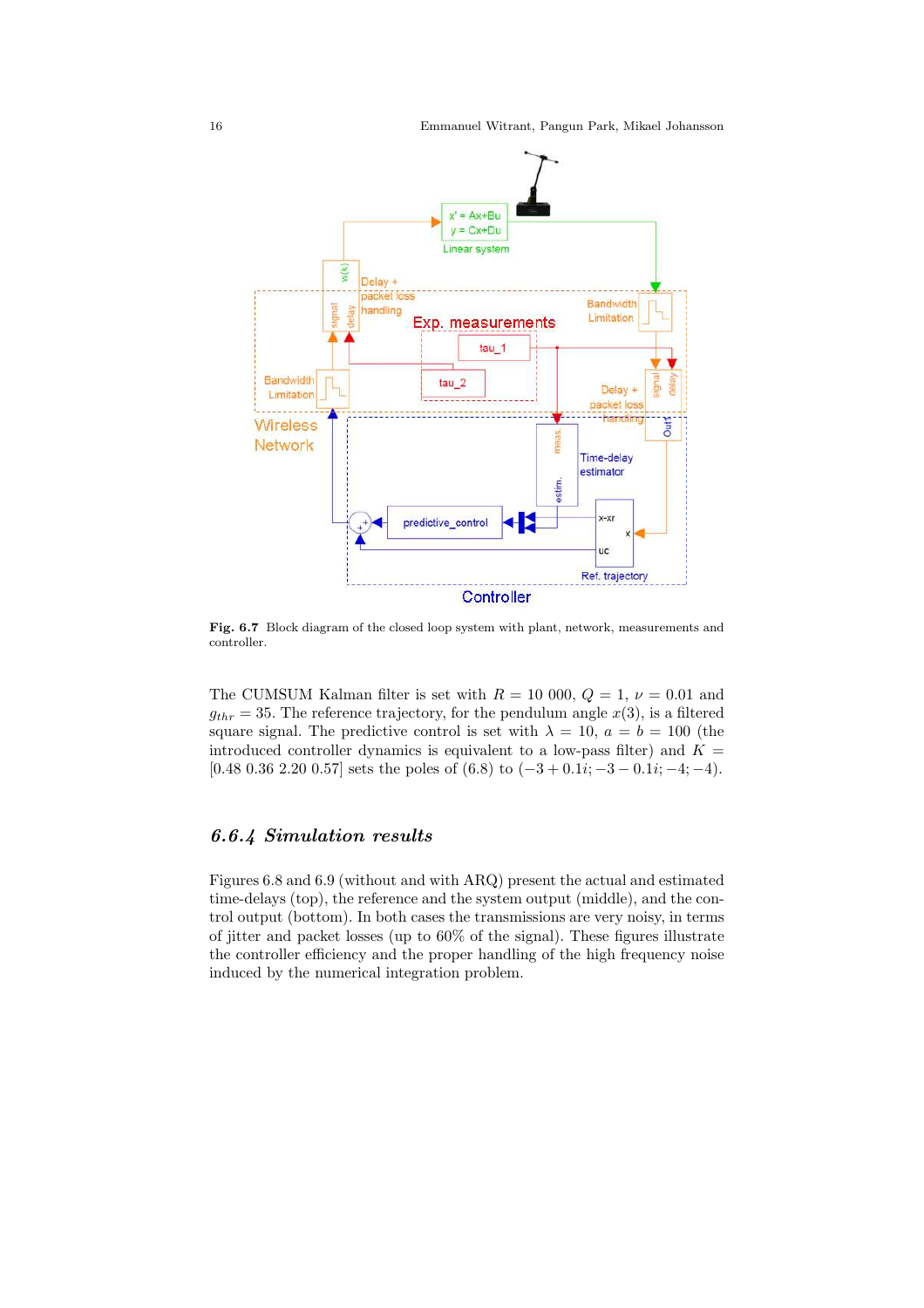

Fig. 6.8 Delays, system output and control signal without ARQ.

The effect of the number of hops on the system response clearly appears in both cases, particularly when a change in the reference sign occurs when there are four hops. Indeed Figure 6.8 depicts a situation where the bad quality of the communication channel introduces some oscillations, which are reduced as soon as the number of hops is set back to two. The benefit of ARQ appears at the beginning of the simulations but is discussable when the decrease in the average reliability is not compensated by the communication algorithm. Comparing the different simulation results, it appears that the system oscillations are induced by the low reliability rather than high endto-end delay (i.e., comparing the different 4-hops cases). This is due to the fact that the control setup explicitly compensate the delay effects while the robustness with respect to packet losses is not specifically addressed in the feedback design.

These simulations also show that an increase of the number of hops has few effects on the system response when it is established in a steady state. A control-oriented multi-hop wireless network protocol could efficiently use this information to minimize the emission energy (increase the number of hops) according to some measurements of the physical state while ensuring satisfying performances.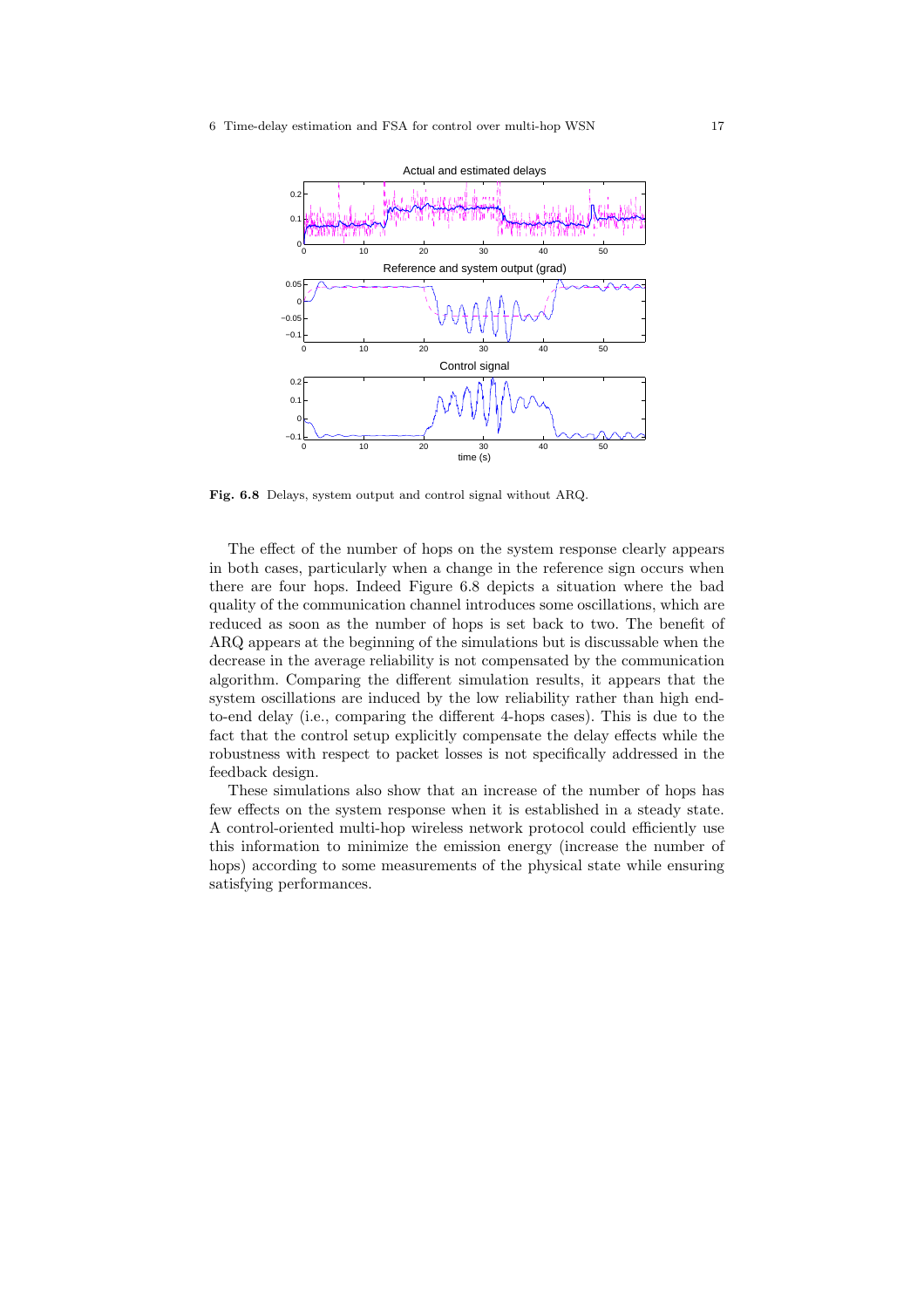

Fig. 6.9 Delays, system output and control signal with ARQ.

# 6.7 Conclusions

This chapter addressed the problem of remote control over a multi-hop wireless network. The constraints of such a network on the communication channel, such as time-varying delays (jitter), packet losses and bandwidth limitations are considered. The time-delay induced by the network is estimated thanks to a CUMSUM Kalman filter that provides for a fast tracking of the mean and good suppression of the high frequency variations of the delay (jitter). This estimator is used to design a dynamic predictive control law that compensates for the estimated part of the delay explicitly. The causality of this controller is set according to the estimator and specific considerations on safe implementation are detailed. A necessary condition on the assigned closed-loop spectrum is provided but the particular poles location is not specified, which provides for a degree of freedom for optimal or robust control approaches. Based on experimental delay and packet loss, some simulations illustrate the proposed control scheme and the choice of a communication protocol.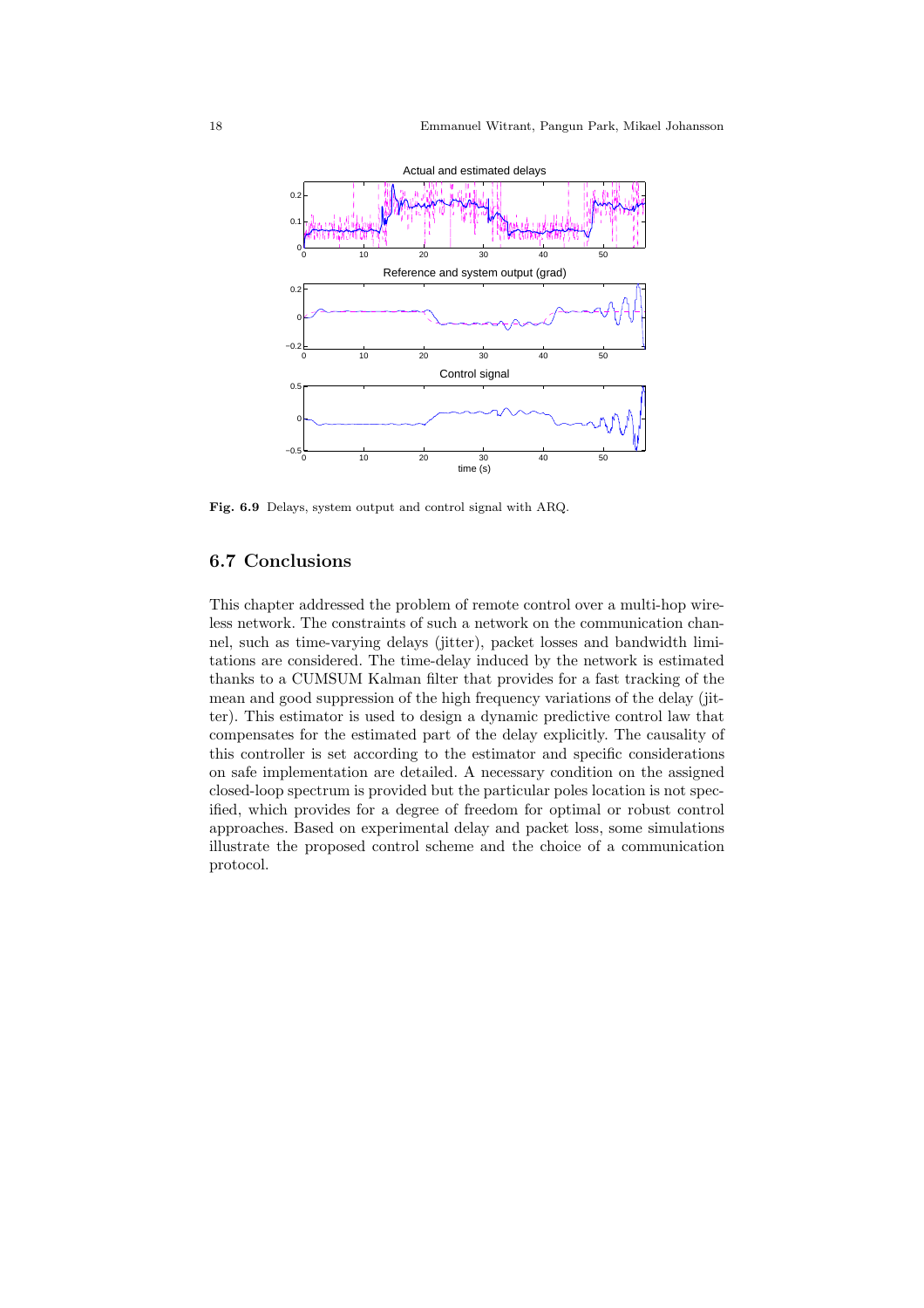#### References

- 1. A. Willig, K. Matheus, and A. Wolisz, "Wireless technology in industrial networks," *Proceedings of the IEEE*, pp. 1130–1151, June 2005.
- 2. P. Park, "Protocol design for control applications using wireless sensor networks," Licentiate thesis, Royal Institute of Technology (KTH), Stockholm, Sweden, 2009.
- 3. P. Park, C. Fischione, A. Bonivento, K. H. Johansson, and A. Sangiovanni-Vincentelli, "Breath: a self-adapting protocol for wireless sensor networks in control and automation," in *IEEE SECON*, 2008.
- 4. A. Lelevé, P. Fraisse, and P. Dauchez, "Telerobotics over IP networks: towards a lowlevel real-time architecture," in *Proc. of the IEEE Int. Conf. on Intelligent Robots and Systems*, vol. 2, Hawai, USA, 2001, pp. 643–648.
- 5. E. Witrant, C. Canudas-de-Wit, D. Georges, and M. Alamir, "On the use of state predictors in networked control systems," in *Applications of Time-Delay Systems*, ser. Lecture Notes in Control and Information Sciences, J. Chiasson and J.-J. Loiseau, Eds. Springer, 2007, vol. 352.
- 6. N. J. Ploplys, P. A. Kawka, and A. G. Alleyne, "Closed-loop control over wireles networks," *IEEE Control Syst. Mag.*, vol. 24, no. 3, pp. 58–71, 2004.
- 7. A. Leon-Garcia and I. Widjaja, *Counmmunication Netorks*. McGraw Hill, 2004.
- 8. K. Jacobsson, N. Möller, K. H. Johansson, and H. Hjalmarsson, "Some modeling and estimation issues in traffic control of heterogeneous networks," in *Proc. of the* 16th *Int. Symp. on Math. Th. of Net. and Syst.*, Leuven, Belgium, Jul. 2004.
- 9. A. Seuret, M. Termens-Ballester, A. Toguyeni, S. E. Khattabi, and J.-P. Richard, "Implementation of an internet-controlled system under variable delays," in *Proc. of the IEEE Conf. on Emerging Technologies and Factory Automation*, Sep. 2006, pp. 675–680.
- 10. E. Witrant, P. Park, M. Johansson, C. Fischione, and K. Johansson, "Control over wireless multi-hop networks," in *IEEE Conference on Control Applications*, Singapore, Oct. 2007.
- 11. J. N. A. Karaki and A. E. Kamal, "Routing technques in wireless sensor networks: A survey," *IEEE Wireless Communication Magazine*, vol. 1, pp. 6–28, 2004.
- 12. J. V. Greuen, D. Petrović, A. Bonivento, J. Rabaey, K. Ramchandran, and A. Sangiovanni-Vincentelli, "Adaptive sleep discipline for energy conservation and robustness in dense sensor networks," *IEEE ICC*, vol. 1, 2004.
- 13. Y. Xu, J. Heidemann, and D. Estrin, "Geography-informed energy conservation for ad hoc routing," *ACM/IEEE MobiCom*, vol. 1, pp. 70–84, 2001.
- 14. B. Chen, K. Jamieson, H. Balakrishnan, and R. Morris, "Span: An energy-efficient coordination algorithm for topology maintenance in ad hoc wireless networks," *ACM/IEEE MobiCom*, vol. 1, 2001.
- 15. M. Kim and B. D. Noble, "Mobile network estimation." in *ACM/IEEE MobiCom*, 2001, pp. 298–309.
- 16. F. Gustafsson, *Adaptive Filtering and Change Detection*. Wiley, 2000.
- 17. A. W. Olbrot, "On controllability of linear systems with time delays in the control," *IEEE Transactions on Automatic Control*, vol. ac-16, pp. 664–666, 1972.
- 18. J. P. Richard, "Time delay systems: An overview of some recent advances and open problems," *Automatica*, vol. 39, no. 10, pp. 1667–1694, Oct. 2003.
- 19. A. Manitius and A. Olbrot, "Finite spectrum assignment problem for systems with delays," *IEEE Transactions on Automatic Control*, vol. 24, pp. 541–552, Aug. 1979.
- 20. Z. Artstein, "Linear systems with delayed control: a reduction," *IEEE Transactions on Automatic Control*, vol. ac-27, no.4, pp. 869–879, Aug. 1982.
- 21. E. Witrant, C. Canudas-de-Wit, D. Georges, and M. Alamir, "Remote stabilization via time-varying communication network delays: Application to TCP networks," in *Proc. of the IEEE Conference on Control Applications*, Taipei, Taiwan, sep 2004.